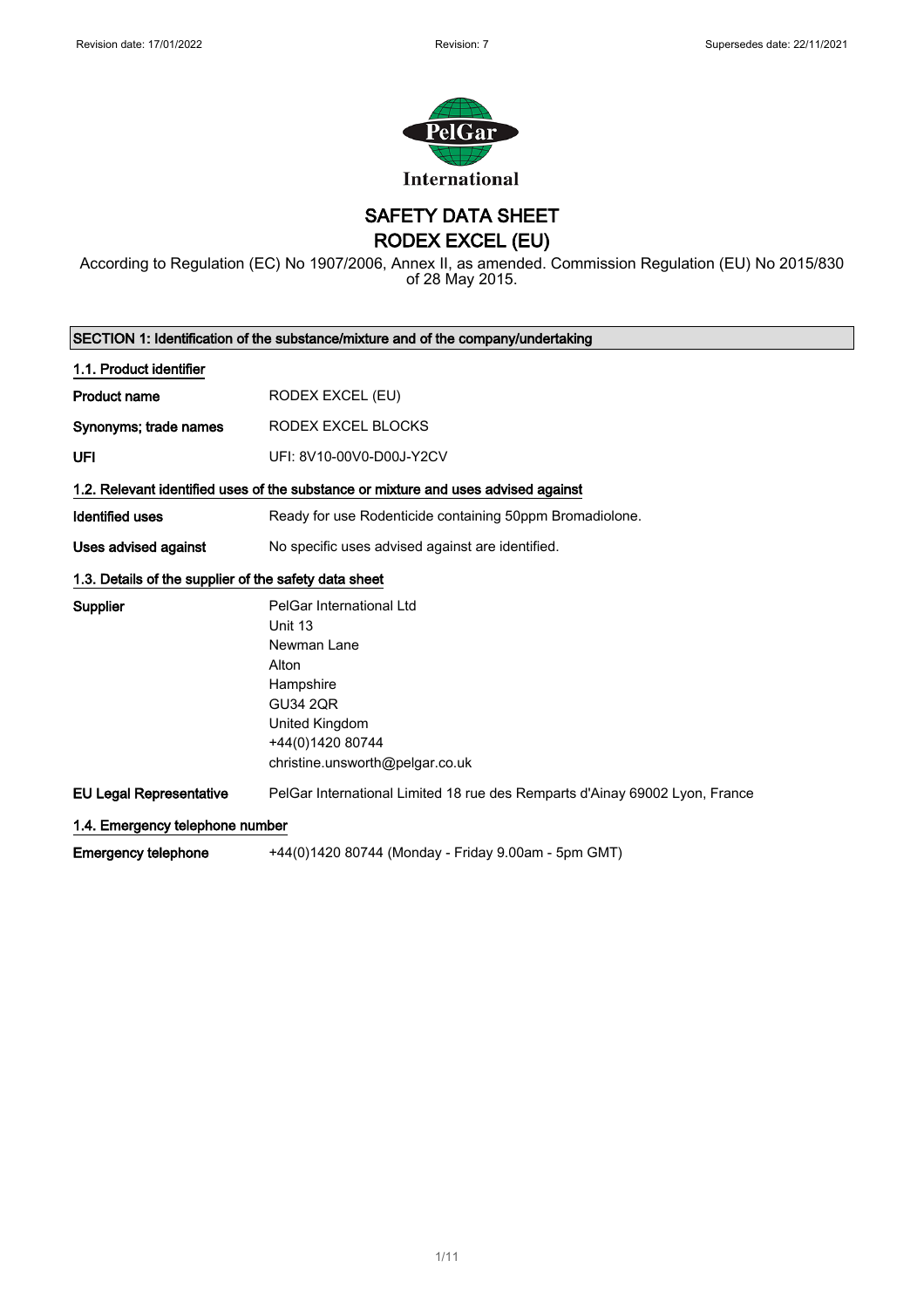| number | Belgium: 070 245 245                                                    |
|--------|-------------------------------------------------------------------------|
|        | Bulgaria: +359 2 9154 233                                               |
|        | Croatia: +3851 2348 342                                                 |
|        | Cyprus: 1401                                                            |
|        | Czech Republic: +420 224 919 293, +420 224 915 402                      |
|        | Denmark: +45 8212 1212                                                  |
|        | Estonia: 16662                                                          |
|        | Finland: 0800 147 111                                                   |
|        | France: +33 (0) 145 42 59 59                                            |
|        | Germany: +44 (0)1420 80744 (9am-5pm Monday- Friday GMT)                 |
|        | Greece: (0030) 2107793777                                               |
|        | Hungary: +36-80-201-199                                                 |
|        | Iceland: (+354) 543 1000 / 112                                          |
|        | Ireland: Members of Public: +353 (01) 809 2166. (8am-10pm daily)        |
|        | Ireland: Healthcare Professionals: +353 (01) 809 2566 (24 hour service) |
|        | Italy: 0382-24444                                                       |
|        | Latvia: +371 67042473                                                   |
|        | Liechtenstein: +44 (0)1420 80744 (9am-5pm Monday- Friday GMT)           |
|        | Lithuania: +370 (85) 2362052                                            |
|        | Luxembourg: 8002 5500                                                   |
|        | Malta: +44 (0)1420 80744 (9am-5pm Monday- Friday GMT)                   |
|        | Netherlands: +31(0)30 274 8888 Healthcare Professionals only            |
|        | Norway: 22 59 13 00                                                     |
|        | Poland: +44 (0)1420 80744 (9am-5pm Monday- Friday GMT)                  |
|        | Portugal: +351 800 250 250                                              |
|        | Romania: +40213183606                                                   |
|        | Slovakia: +421 2 5477 4166                                              |
|        | Slovenia: 112                                                           |
|        | Spain: +34 91 562 04 20                                                 |
|        | Sweden: 112 – Begär Giftinformation                                     |

### SECTION 2: Hazards identification

| 2.1. Classification of the substance or mixture |                                                                                 |
|-------------------------------------------------|---------------------------------------------------------------------------------|
| Classification (EC 1272/2008)                   |                                                                                 |
| <b>Physical hazards</b>                         | Not Classified                                                                  |
| <b>Health hazards</b>                           | Skin Sens. 1 - H317 Repr. 1B - H360D STOT RE 1 - H372                           |
| <b>Environmental hazards</b>                    | Not Classified                                                                  |
| 2.2. Label elements                             |                                                                                 |
| <b>Hazard pictograms</b>                        |                                                                                 |
| Signal word                                     | Danger                                                                          |
| <b>Hazard statements</b>                        | H317 May cause an allergic skin reaction.<br>H360D May damage the unborn child. |

H372 Causes damage to organs (Blood) through prolonged or repeated exposure.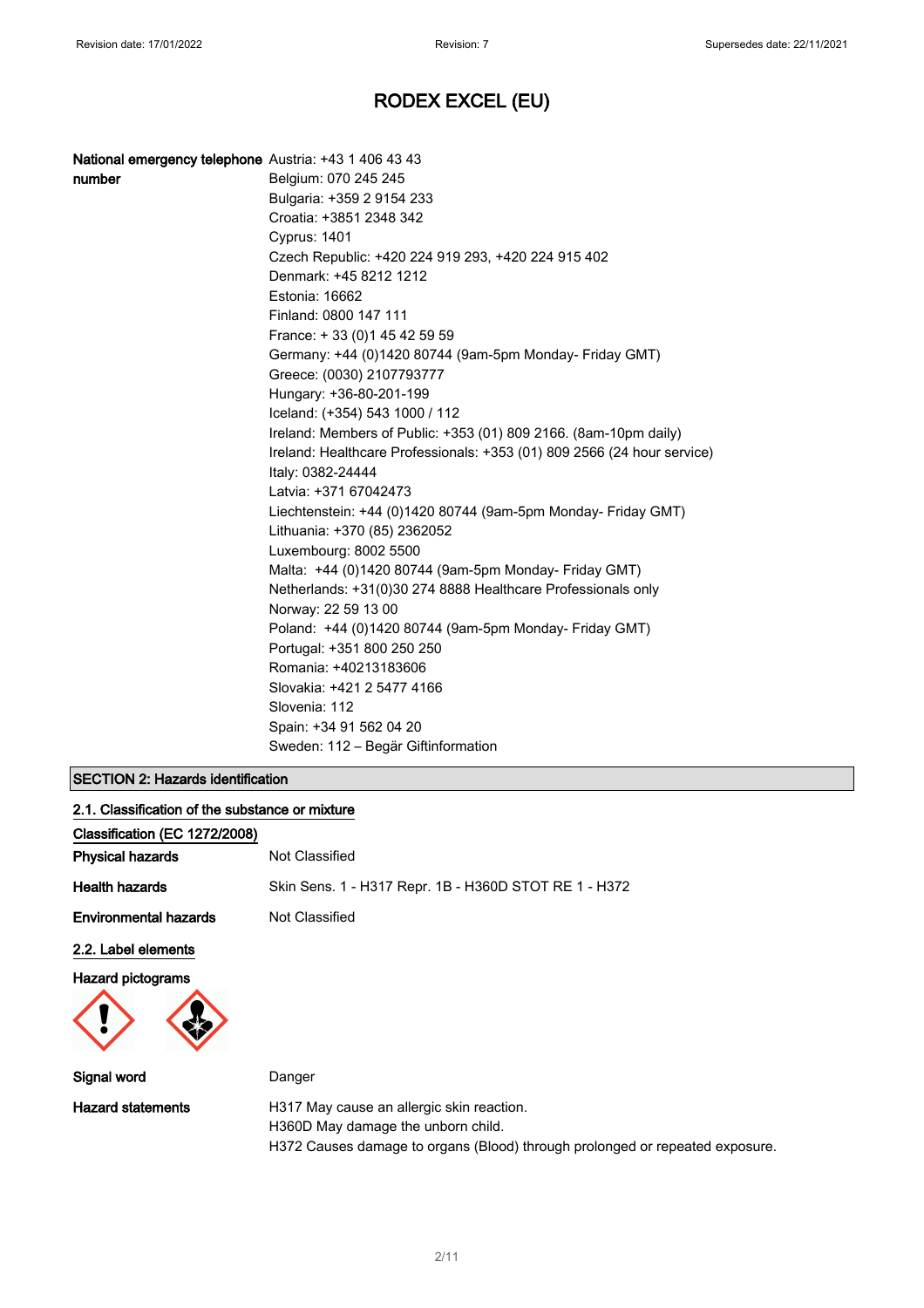| <b>Precautionary statements</b>   | P201 Obtain special instructions before use.<br>P202 Do not handle until all safety precautions have been read and understood.<br>P280 Wear protective gloves.<br>P308+P313 IF exposed or concerned: Get medical advice/ attention.<br>P314 Get medical advice/ attention if you feel unwell.<br>P301+P310 IF SWALLOWED: Immediately call a POISON CENTER/ doctor.<br>P405 Store locked up.<br>P404 Store in a closed container.<br>P501 Dispose of contents/ container in accordance with national regulations. |
|-----------------------------------|------------------------------------------------------------------------------------------------------------------------------------------------------------------------------------------------------------------------------------------------------------------------------------------------------------------------------------------------------------------------------------------------------------------------------------------------------------------------------------------------------------------|
| Supplemental label<br>information | EUH 208 Contains 1, 2- Benzisothiazolin-3-one. May produce an allergic reaction.<br>Keep / Store away from foodstuffs, beverages and animal feeding stuffs.<br>EUH 208 Contains 2-octyl-2H-isothiazol-3-one. May produce an allergic reaction.                                                                                                                                                                                                                                                                   |
| Contains                          | 2-OCTYL-2H-ISOTHIAZOL-3-ONE                                                                                                                                                                                                                                                                                                                                                                                                                                                                                      |

### 2.3. Other hazards

### SECTION 3: Composition/information on ingredients

### 3.2. Mixtures

| <b>Ethyl vanillin</b>                                                                                                               | 1%                   |
|-------------------------------------------------------------------------------------------------------------------------------------|----------------------|
| CAS number: 121-32-4                                                                                                                | EC number: 204-464-7 |
| Classification<br>Eye Irrit. 2 - H319                                                                                               |                      |
| 2,2'-Imino Diethanol                                                                                                                | < 0.1%               |
| CAS number: 111-42-2                                                                                                                | EC number: 203-868-0 |
| Classification<br>Acute Tox. 4 - H302<br>Skin Irrit. 2 - H315<br>Eye Dam. 1 - H318<br>STOT RE 2 - H373<br>Aquatic Chronic 3 - H412  |                      |
| 1,2-BENZISOTHIAZOLIN-3-ONE                                                                                                          | 1%                   |
| CAS number: 2634-33-5                                                                                                               | EC number: 220-120-9 |
| M factor (Acute) = $1$                                                                                                              |                      |
| Classification<br>Acute Tox. 4 - H302<br>Skin Irrit. 2 - H315<br>Eye Dam. 1 - H318<br>Skin Sens. 1 - H317<br>Aquatic Acute 1 - H400 |                      |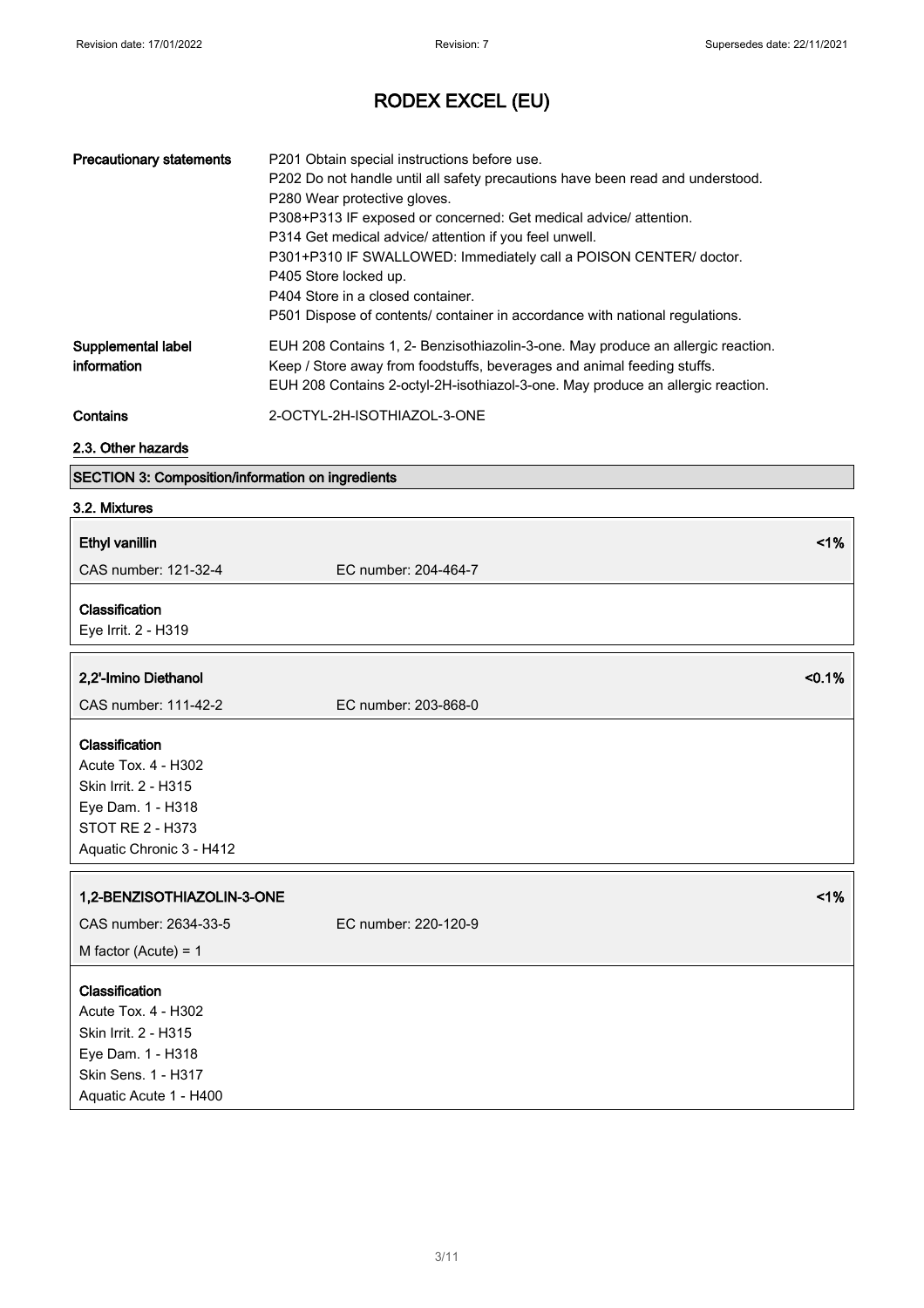| <b>BROMADIOLONE (EU)</b>                                                                                                                                                                                       |                          | 0.005% |
|----------------------------------------------------------------------------------------------------------------------------------------------------------------------------------------------------------------|--------------------------|--------|
| CAS number: 28772-56-7                                                                                                                                                                                         | EC number: 249-205-9     |        |
| M factor (Acute) = $1$                                                                                                                                                                                         | M factor (Chronic) = $1$ |        |
| Classification<br>Acute Tox. 1 - H300<br>Acute Tox. 1 - H310<br>Acute Tox. 1 - H330<br>Repr. 1B - H360D<br>STOT RE 1 - H372<br>Aquatic Acute 1 - H400<br>Aquatic Chronic 1 - H410                              |                          |        |
| 2-OCTYL-2H-ISOTHIAZOL-3-ONE                                                                                                                                                                                    |                          | 1%     |
| CAS number: 26530-20-1                                                                                                                                                                                         | EC number: 247-761-7     |        |
| M factor (Acute) = $100$                                                                                                                                                                                       | M factor (Chronic) = 100 |        |
| Classification<br>Acute Tox. 3 - H301<br>Acute Tox. 3 - H311<br>Acute Tox. 2 - H330<br>Skin Corr. 1B - H314<br>Eye Dam. 1 - H318<br>Skin Sens. 1A - H317<br>Aquatic Acute 1 - H400<br>Aquatic Chronic 1 - H410 |                          |        |
| <b>Denatonium Benzoate</b><br>CAS number: 3734-33-6                                                                                                                                                            | EC number: 223-095-2     | < 0.1% |
| Classification<br>Acute Tox. 4 - H302<br>Aquatic Chronic 3 - H412                                                                                                                                              |                          |        |
| The full text for all hazard statements is displayed in Section 16.                                                                                                                                            |                          |        |
| <b>SECTION 4: First aid measures</b>                                                                                                                                                                           |                          |        |
| 4.1. Description of first aid measures                                                                                                                                                                         |                          |        |

| General information | In case of accident or if you feel unwell, seek medical advice immediately (show the label<br>where possible). Advice for Medical Doctors: Bromadiolone is an indirect anti-coagulant.<br>Phytomenadione, Vitamin K, is antidotal. Determin prothrombin time not less than 18 hours<br>after consumption. If elevated, administer Vitamin K1 until prothrombin time normalises.<br>Continue determination of prothrombin time for two weeks after withdrawal of antidote and<br>resume treatment if elevation occurs in that time. |
|---------------------|------------------------------------------------------------------------------------------------------------------------------------------------------------------------------------------------------------------------------------------------------------------------------------------------------------------------------------------------------------------------------------------------------------------------------------------------------------------------------------------------------------------------------------|
| Inhalation          | Due to the physical nature of this product, exposure by this route is unlikely. Seek medical<br>attention if symptoms persist.                                                                                                                                                                                                                                                                                                                                                                                                     |
| Ingestion           | Rinse mouth. Do not induce vomiting. Get medical attention immediately.                                                                                                                                                                                                                                                                                                                                                                                                                                                            |
| Skin contact        | May cause irritation to susceptible persons. If skin irritation occurs wash with soap and water.<br>Remove contaminated clothing. Get medical attention if symptoms are severe or persist.                                                                                                                                                                                                                                                                                                                                         |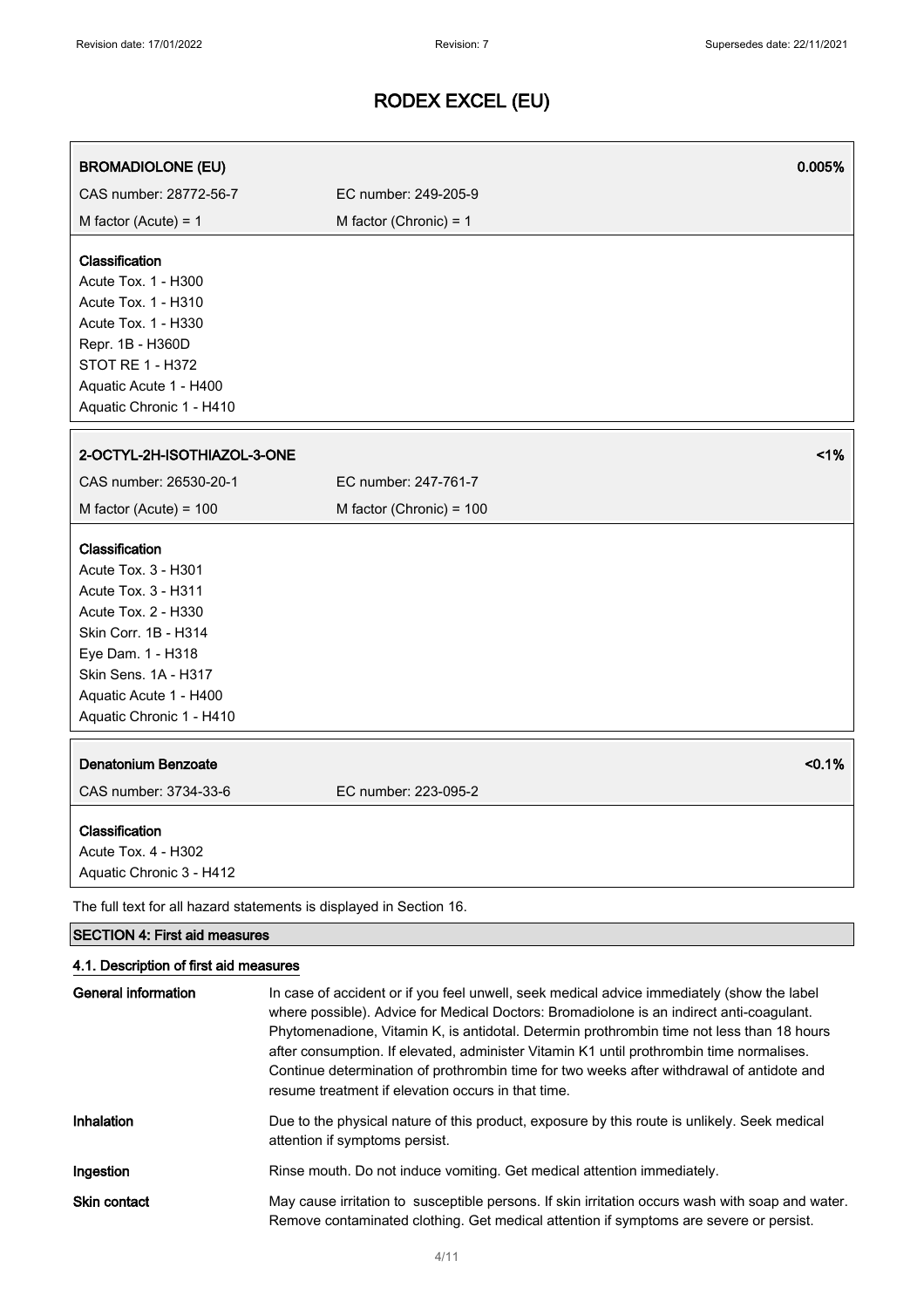| Eye contact                                                | May cause eye irritation to susceptible persons. Rinse immediately with plenty of water and<br>seek medical advice.                                                                                                                                                                                                                                                               |  |
|------------------------------------------------------------|-----------------------------------------------------------------------------------------------------------------------------------------------------------------------------------------------------------------------------------------------------------------------------------------------------------------------------------------------------------------------------------|--|
|                                                            | 4.2. Most important symptoms and effects, both acute and delayed                                                                                                                                                                                                                                                                                                                  |  |
| <b>General information</b>                                 | The severity of the symptoms described will vary dependent on the concentration and the<br>length of exposure.                                                                                                                                                                                                                                                                    |  |
| Ingestion                                                  | Harmful if swallowed.                                                                                                                                                                                                                                                                                                                                                             |  |
| Skin contact                                               | May cause sensitisation or allergic reactions in sensitive individuals.                                                                                                                                                                                                                                                                                                           |  |
|                                                            | 4.3. Indication of any immediate medical attention and special treatment needed                                                                                                                                                                                                                                                                                                   |  |
| Notes for the doctor                                       | Treat symptomatically.                                                                                                                                                                                                                                                                                                                                                            |  |
| <b>SECTION 5: Firefighting measures</b>                    |                                                                                                                                                                                                                                                                                                                                                                                   |  |
| 5.1. Extinguishing media                                   |                                                                                                                                                                                                                                                                                                                                                                                   |  |
| Suitable extinguishing media                               | Extinguish with alcohol-resistant foam, carbon dioxide, dry powder or water fog. Use fire-<br>extinguishing media suitable for the surrounding fire.                                                                                                                                                                                                                              |  |
| Unsuitable extinguishing<br>media                          | Do not use water jet as an extinguisher, as this will spread the fire.                                                                                                                                                                                                                                                                                                            |  |
| 5.2. Special hazards arising from the substance or mixture |                                                                                                                                                                                                                                                                                                                                                                                   |  |
| Specific hazards                                           | None known.                                                                                                                                                                                                                                                                                                                                                                       |  |
| <b>Hazardous combustion</b><br>products                    | Thermal decomposition or combustion products may include the following substances:<br>Harmful gases or vapours.                                                                                                                                                                                                                                                                   |  |
| 5.3. Advice for firefighters                               |                                                                                                                                                                                                                                                                                                                                                                                   |  |
| Protective actions during<br>firefighting                  | Avoid breathing fire gases or vapours. Evacuate area. Cool containers exposed to heat with<br>water spray and remove them from the fire area if it can be done without risk. Cool containers<br>exposed to flames with water until well after the fire is out.                                                                                                                    |  |
| Special protective equipment<br>for firefighters           | Wear positive-pressure self-contained breathing apparatus (SCBA) and appropriate protective<br>clothing. Firefighter's clothing conforming to European standard EN469 (including helmets,<br>protective boots and gloves) will provide a basic level of protection for chemical incidents.                                                                                        |  |
| <b>SECTION 6: Accidental release measures</b>              |                                                                                                                                                                                                                                                                                                                                                                                   |  |
|                                                            | 6.1. Personal precautions, protective equipment and emergency procedures                                                                                                                                                                                                                                                                                                          |  |
| <b>Personal precautions</b>                                | No specific recommendations. For personal protection, see Section 8.                                                                                                                                                                                                                                                                                                              |  |
| 6.2. Environmental precautions                             |                                                                                                                                                                                                                                                                                                                                                                                   |  |
| <b>Environmental precautions</b>                           | Avoid discharge to the aquatic environment.                                                                                                                                                                                                                                                                                                                                       |  |
| 6.3. Methods and material for containment and cleaning up  |                                                                                                                                                                                                                                                                                                                                                                                   |  |
| Methods for cleaning up                                    | Reuse or recycle products wherever possible. Collect spillage with a shovel and broom, or<br>similar and reuse, if possible. Collect and place in suitable waste disposal containers and seal<br>securely. Flush contaminated area with plenty of water. Wash thoroughly after dealing with a<br>spillage. Dispose of contents/container in accordance with national regulations. |  |
| 6.4. Reference to other sections                           |                                                                                                                                                                                                                                                                                                                                                                                   |  |
| Reference to other sections                                | For personal protection, see Section 8. For waste disposal, see Section 13.                                                                                                                                                                                                                                                                                                       |  |
| <b>SECTION 7: Handling and storage</b>                     |                                                                                                                                                                                                                                                                                                                                                                                   |  |

### 7.1. Precautions for safe handling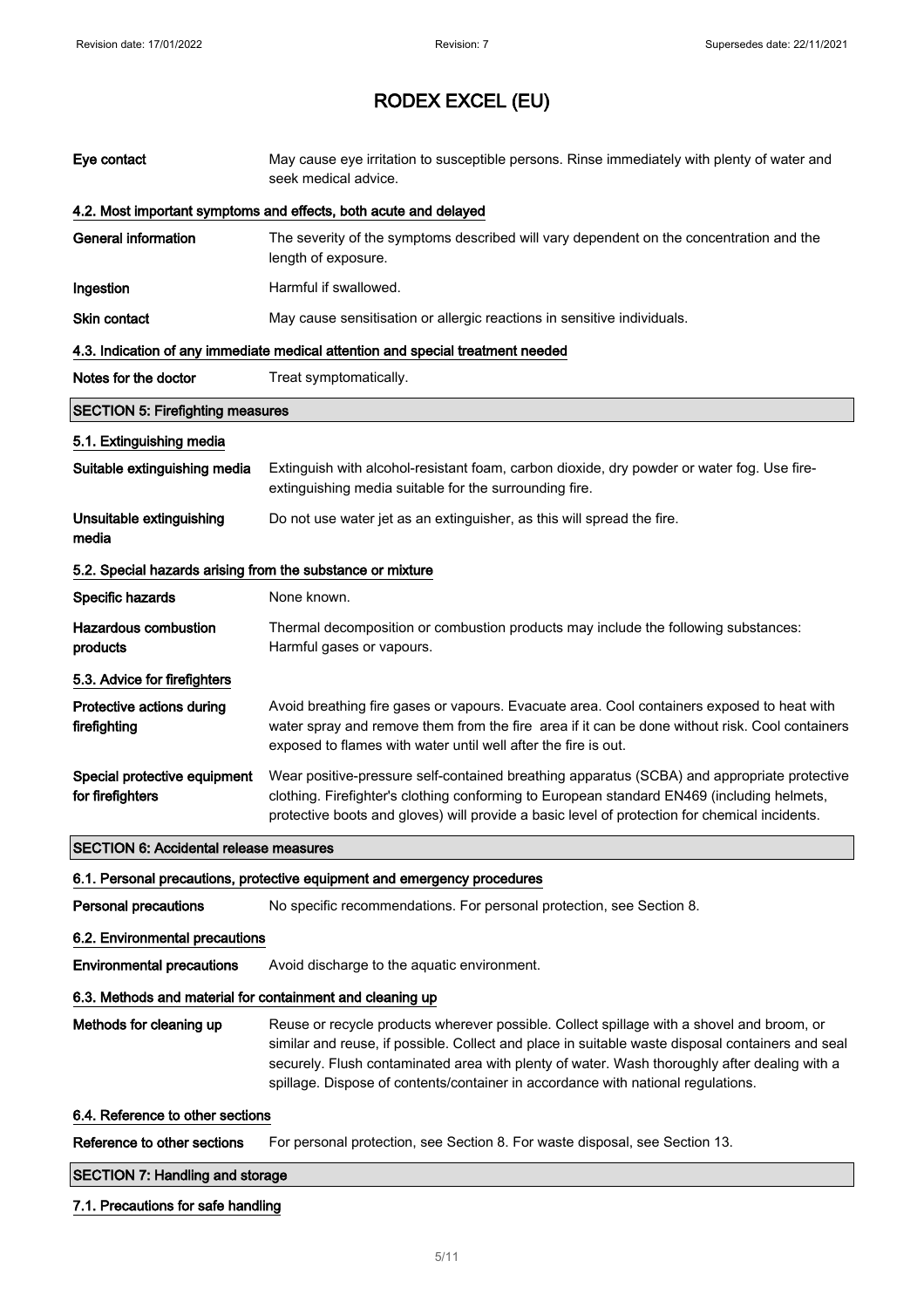| <b>Usage precautions</b>                                                                                                                                                                                                                                                                           | Avoid contact with skin and eyes. Keep away from heat, hot surfaces, sparks, open flames<br>and other ignition sources. No smoking. Good personal hygiene is necessary. Wash hands<br>and contaminated areas with water and soap before leaving the work site. Read label before<br>use.                                                                                                                                                                                                                          |
|----------------------------------------------------------------------------------------------------------------------------------------------------------------------------------------------------------------------------------------------------------------------------------------------------|-------------------------------------------------------------------------------------------------------------------------------------------------------------------------------------------------------------------------------------------------------------------------------------------------------------------------------------------------------------------------------------------------------------------------------------------------------------------------------------------------------------------|
|                                                                                                                                                                                                                                                                                                    | 7.2. Conditions for safe storage, including any incompatibilities                                                                                                                                                                                                                                                                                                                                                                                                                                                 |
| <b>Storage precautions</b>                                                                                                                                                                                                                                                                         | Store in a cool, dry location. Store only in the original receptacle. Keep containers tightly<br>closed in a well-ventilated place. Take suitable precautions when opening sealed containers,<br>as pressure can build up during storage.<br>Keep away from sources of heat. Keep out of the reach of children. Store away from<br>foodstuffs. Keep away from oxidizing agents.                                                                                                                                   |
| Storage class                                                                                                                                                                                                                                                                                      | Miscellaneous hazardous material storage.                                                                                                                                                                                                                                                                                                                                                                                                                                                                         |
| 7.3. Specific end use(s)                                                                                                                                                                                                                                                                           |                                                                                                                                                                                                                                                                                                                                                                                                                                                                                                                   |
| Usage description                                                                                                                                                                                                                                                                                  | Ready to use rodenticide containing 50 ppm Bromadiolone.                                                                                                                                                                                                                                                                                                                                                                                                                                                          |
| <b>SECTION 8: Exposure controls/Personal protection</b>                                                                                                                                                                                                                                            |                                                                                                                                                                                                                                                                                                                                                                                                                                                                                                                   |
| 8.1. Control parameters<br>Occupational exposure limits<br>Propane-1,2-diol (Propane-1,2-diol Particulates)<br>Sugar (Sucrose)<br>Paraffin Wax<br>Paraffin Wax (Paraffin wax fume)<br>8.2. Exposure controls<br>Protective equipment<br>Appropriate engineering<br>controls<br>Personal protection | WEL 8-Hr limit mg/M3: 10<br>Propane-1,2-diol (Propane-1,2-diol total vapour and particulates)<br>WEL 8-Hr limit ppm: 150<br>WEL 8Hr limit mg/M3: 474<br>WEL 8-Hr limit mg/M3: 10 WEL 15 min limit mg/M3: 20<br>WEL 8-Hr limit mg/M3: 2  WEL 15 min limit mg/M3: 6<br>WEL 8-Hr limit mg/M3: 2  WEL 15 min limit mg/M3: 6<br>No specific ventilation requirements.<br>Body protection must be chosen depending on activity and possible exposure, for example<br>apron, protecting boots, chemical-protection suit. |
| Eye/face protection                                                                                                                                                                                                                                                                                | No specific eye protection required during normal use.                                                                                                                                                                                                                                                                                                                                                                                                                                                            |
| Hand protection                                                                                                                                                                                                                                                                                    | Suitable chemical resistant gloves are recommended for professional users.                                                                                                                                                                                                                                                                                                                                                                                                                                        |
| Other skin and body<br>protection                                                                                                                                                                                                                                                                  | Handle in accordance with good hygiene and safety practice. Wearing of closed work clothing<br>is recommended. Avoid contact with the skin, eyes and clothing. Store work clothing<br>separately.                                                                                                                                                                                                                                                                                                                 |
| <b>Hygiene measures</b>                                                                                                                                                                                                                                                                            | Wash hands thoroughly after handling. Wash at the end of each work shift and before eating,<br>smoking and using the toilet. Do not eat, drink or smoke when using this product.                                                                                                                                                                                                                                                                                                                                  |
| <b>Respiratory protection</b>                                                                                                                                                                                                                                                                      | No specific recommendations. Provide adequate ventilation.                                                                                                                                                                                                                                                                                                                                                                                                                                                        |
| <b>Environmental exposure</b><br>controls                                                                                                                                                                                                                                                          | Not regarded as dangerous for the environment.                                                                                                                                                                                                                                                                                                                                                                                                                                                                    |

### SECTION 9: Physical and chemical properties

### 9.1. Information on basic physical and chemical properties

Appearance Wax Block.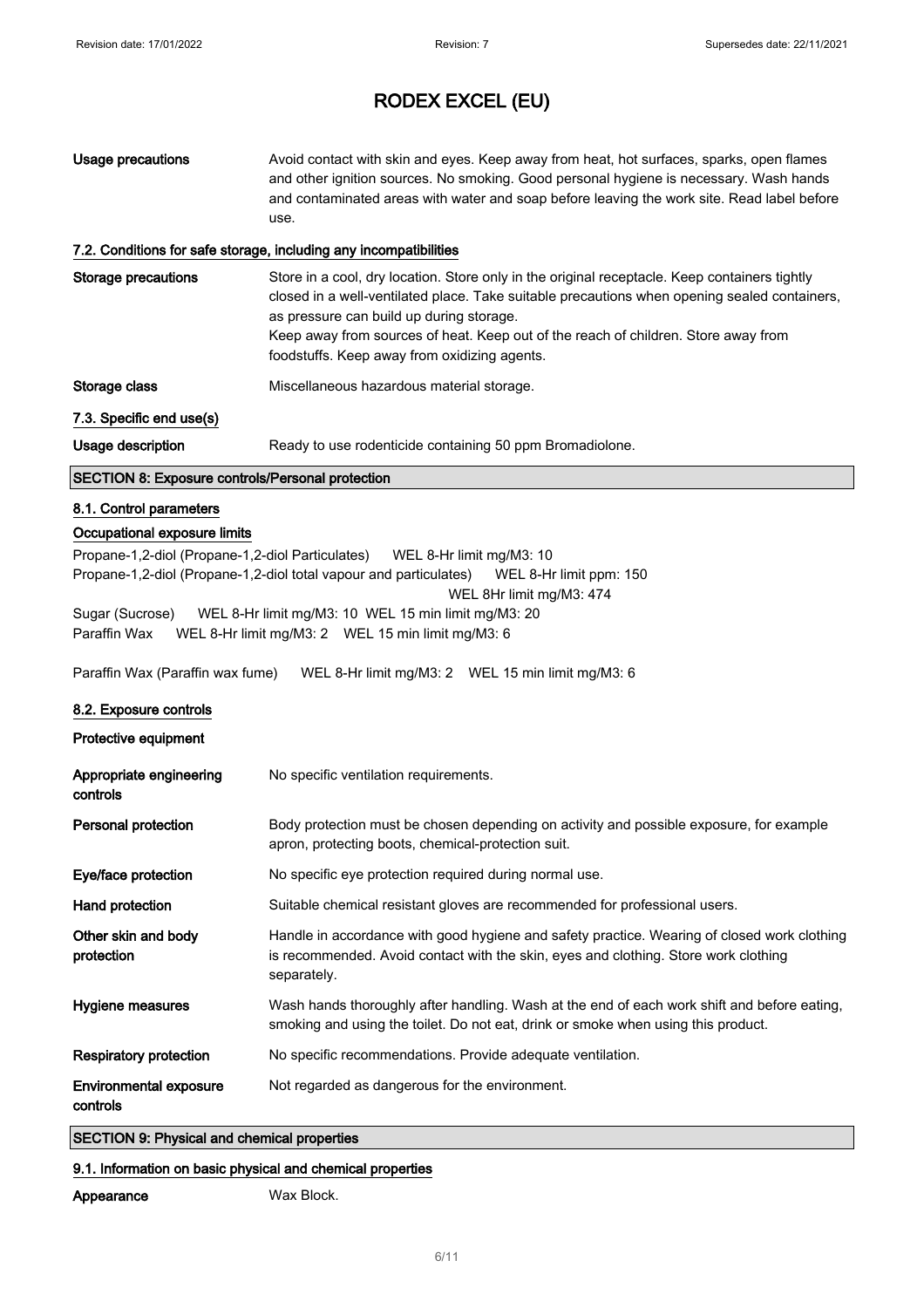| Colour                                          | Blue. Red.                                                                                                             |
|-------------------------------------------------|------------------------------------------------------------------------------------------------------------------------|
| Odour                                           | Slight.                                                                                                                |
| <b>Odour threshold</b>                          | No information available.                                                                                              |
| pH                                              | No information available.                                                                                              |
| <b>Melting point</b>                            | approx. 60 °C (for the wax).                                                                                           |
| Initial boiling point and range                 | No information available.                                                                                              |
| Flash point                                     | No information available.                                                                                              |
| <b>Evaporation rate</b>                         | Not relevant.                                                                                                          |
| <b>Evaporation factor</b>                       | No information available.                                                                                              |
| Flammability (solid, gas)                       | combustible                                                                                                            |
| Upper/lower flammability or<br>explosive limits | No information available.                                                                                              |
| Other flammability                              | No information available.                                                                                              |
| Vapour pressure                                 | Not relevant.                                                                                                          |
| Vapour density                                  | Not relevant.                                                                                                          |
| <b>Relative density</b>                         | No information available.                                                                                              |
| <b>Bulk density</b>                             | No information available.                                                                                              |
| Solubility(ies)                                 | Immiscible with water.                                                                                                 |
| <b>Partition coefficient</b>                    | Not relevant.                                                                                                          |
| Auto-ignition temperature                       | No information available.                                                                                              |
| <b>Decomposition Temperature</b>                | No information available.                                                                                              |
| <b>Viscosity</b>                                | No information available.                                                                                              |
| <b>Explosive properties</b>                     | Not considered to be explosive.                                                                                        |
| <b>Oxidising properties</b>                     | Not oxidising.                                                                                                         |
| 9.2. Other information                          |                                                                                                                        |
| <b>SECTION 10: Stability and reactivity</b>     |                                                                                                                        |
| 10.1. Reactivity                                |                                                                                                                        |
| Reactivity                                      | There are no known reactivity hazards associated with this product.                                                    |
| 10.2. Chemical stability                        |                                                                                                                        |
| <b>Stability</b>                                | Stable at normal ambient temperatures and when used as recommended. Stable under the<br>prescribed storage conditions. |
| 10.3. Possibility of hazardous reactions        |                                                                                                                        |
| Possibility of hazardous<br>reactions           | Keep away from: Oxidising agents.                                                                                      |
| 10.4. Conditions to avoid                       |                                                                                                                        |
| <b>Conditions to avoid</b>                      | Heat, sparks, flames.                                                                                                  |
| 10.5. Incompatible materials                    |                                                                                                                        |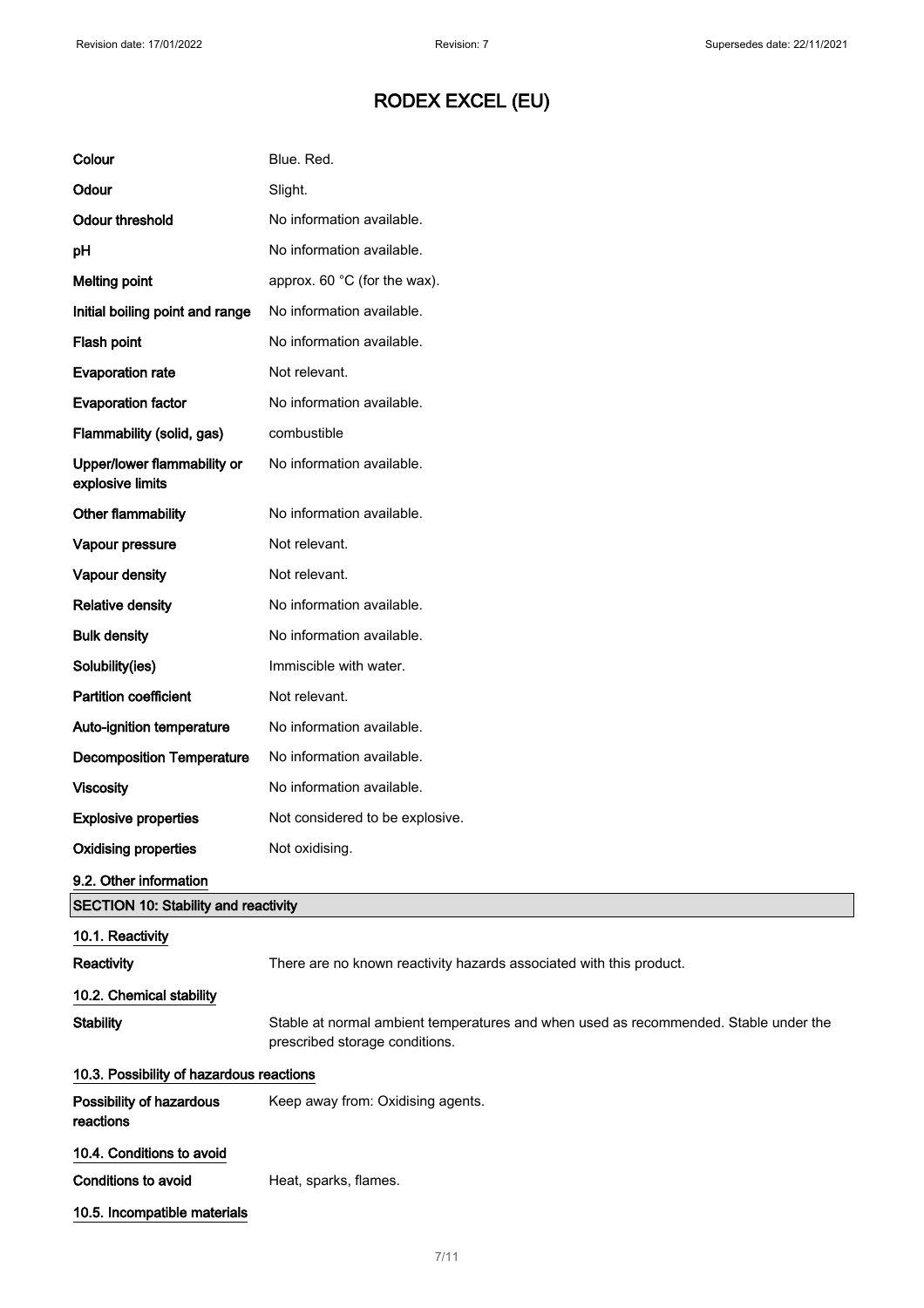| Materials to avoid                                                  | No specific material or group of materials is likely to react with the product to produce a<br>hazardous situation.                                                                |
|---------------------------------------------------------------------|------------------------------------------------------------------------------------------------------------------------------------------------------------------------------------|
| 10.6. Hazardous decomposition products                              |                                                                                                                                                                                    |
| Hazardous decomposition<br>products                                 | Does not decompose when used and stored as recommended. Thermal decomposition or<br>combustion products may include the following substances: Harmful gases or vapours.            |
| <b>SECTION 11: Toxicological information</b>                        |                                                                                                                                                                                    |
| 11.1. Information on toxicological effects                          |                                                                                                                                                                                    |
| Acute toxicity - oral<br>Notes (oral LD <sub>50</sub> )             | >2000 mg/kg                                                                                                                                                                        |
| Acute toxicity - dermal<br>Notes (dermal LD <sub>50</sub> )         | >2000 mg/kg                                                                                                                                                                        |
| Acute toxicity - inhalation<br>Notes (inhalation LC <sub>50</sub> ) | >5 mg/l (Dust)                                                                                                                                                                     |
| Skin corrosion/irritation<br>Skin corrosion/irritation              | Not irritating.                                                                                                                                                                    |
| Animal data                                                         | Based on available data the classification criteria are not met.                                                                                                                   |
| Serious eye damage/irritation<br>Serious eye damage/irritation      | Based on available data the classification criteria are not met.                                                                                                                   |
| <b>Respiratory sensitisation</b><br>Respiratory sensitisation       | Based on available data the classification criteria are not met.                                                                                                                   |
| <b>Skin sensitisation</b><br><b>Skin sensitisation</b>              | Based on available data the classification criteria are not met.                                                                                                                   |
| Germ cell mutagenicity<br>Genotoxicity - in vitro                   | Based on available data the classification criteria are not met.                                                                                                                   |
| Carcinogenicity<br>Carcinogenicity                                  | Based on available data the classification criteria are not met.                                                                                                                   |
| <b>IARC carcinogenicity</b>                                         | None of the ingredients are listed or exempt.                                                                                                                                      |
| Reproductive toxicity<br>Reproductive toxicity - fertility          | Based on available data the classification criteria are not met.                                                                                                                   |
| Reproductive toxicity -<br>development                              | May damage the unborn child.                                                                                                                                                       |
| Specific target organ toxicity - single exposure                    |                                                                                                                                                                                    |
| STOT - single exposure                                              | Not classified as a specific target organ toxicant after a single exposure.                                                                                                        |
| Specific target organ toxicity - repeated exposure                  | <b>STOT RE 1 - H372</b>                                                                                                                                                            |
| STOT - repeated exposure<br>Aspiration hazard<br>Aspiration hazard  | Not relevant. Solid.                                                                                                                                                               |
| <b>General information</b>                                          | Avoid contact during pregnancy/while nursing. May damage fertility. The severity of the<br>symptoms described will vary dependent on the concentration and the length of exposure. |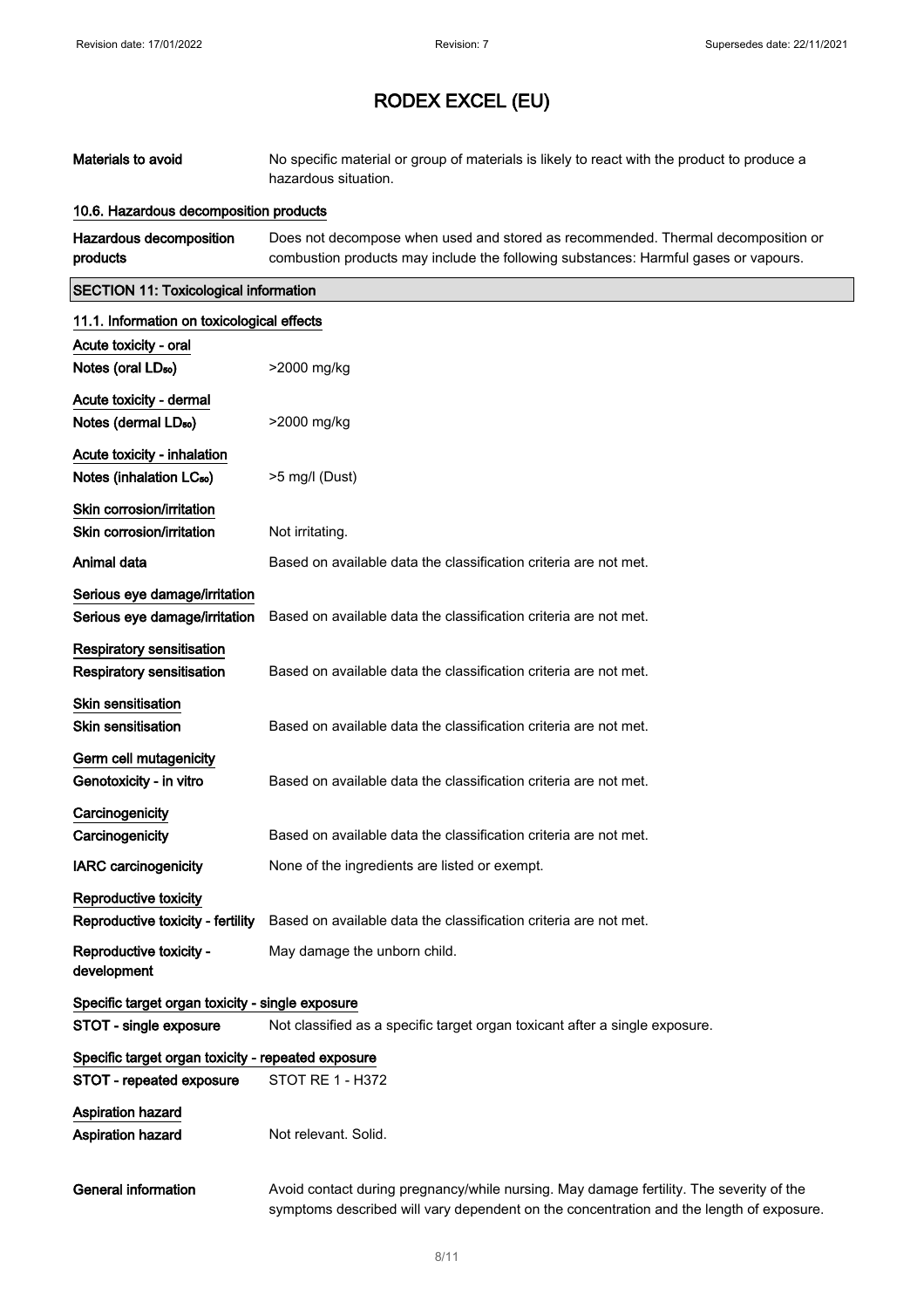| Inhalation                                 | No specific symptoms known.                                                                                                                                                                         |  |
|--------------------------------------------|-----------------------------------------------------------------------------------------------------------------------------------------------------------------------------------------------------|--|
| Ingestion                                  | See section 4 - First Aid                                                                                                                                                                           |  |
| <b>Skin contact</b>                        | Prolonged contact may cause dryness of the skin.                                                                                                                                                    |  |
| Eye contact                                | No specific symptoms known.                                                                                                                                                                         |  |
| Route of exposure                          | Ingestion Inhalation Skin and/or eye contact                                                                                                                                                        |  |
| <b>Toxicity of ingredients</b>             | Denatonium Benzoate: LD50 Oral (Rat) = 584 mg/kg LC50 (Rat) 4h: >8.7 mg/l<br>Bromadiolone Acute Oral ≤5mg/kg Acute Dermal ≤50mg/kg Acute Inhalation ≤0.05mg/kg<br>(Commission Regulation 2016/1179) |  |
| <b>SECTION 12: Ecological information</b>  |                                                                                                                                                                                                     |  |
| Ecotoxicity                                | Not regarded as dangerous for the environment.                                                                                                                                                      |  |
| 12.1. Toxicity                             |                                                                                                                                                                                                     |  |
| <b>Toxicity</b>                            | Based on available data the classification criteria are not met.                                                                                                                                    |  |
| 12.2. Persistence and degradability        |                                                                                                                                                                                                     |  |
|                                            | <b>Persistence and degradability</b> The degradability of the product is not known.                                                                                                                 |  |
| 12.3. Bioaccumulative potential            |                                                                                                                                                                                                     |  |
| <b>Bioaccumulative potential</b>           | No data available on bioaccumulation.                                                                                                                                                               |  |
| <b>Partition coefficient</b>               | Not relevant.                                                                                                                                                                                       |  |
| 12.4. Mobility in soil                     |                                                                                                                                                                                                     |  |
| <b>Mobility</b>                            | No data available.                                                                                                                                                                                  |  |
| 12.5. Results of PBT and vPvB assessment   |                                                                                                                                                                                                     |  |
| 12.6. Other adverse effects                |                                                                                                                                                                                                     |  |
| Other adverse effects                      | Toxic to mammals, including domesticated animals and birds if ingested. Exposure of non-<br>target animals should be prevented.                                                                     |  |
| <b>Toxicity of ingredients</b>             | Bromadiolone<br>Daphnia EC50/48Hr = 5.79 mg/l Rainbow trout LC50/96Hr = 2.89 mg/l                                                                                                                   |  |
| <b>SECTION 13: Disposal considerations</b> |                                                                                                                                                                                                     |  |
| 13.1. Waste treatment methods              |                                                                                                                                                                                                     |  |
| <b>General information</b>                 | This material and its container must be disposed of in a safe way.                                                                                                                                  |  |
| <b>Disposal methods</b>                    | Dispose of in accordance with applicable regional, national, and local laws and regulations.<br>Dispose of Contaminated packaging as unused product unless fully cleaned.                           |  |
| Waste class                                | Waste disposal key number from EWC is 20 01 19 (Pesticides)                                                                                                                                         |  |
| <b>SECTION 14: Transport information</b>   |                                                                                                                                                                                                     |  |
| General                                    | The product is not covered by international regulations on the transport of dangerous goods<br>(IMDG, IATA, ADR/RID).                                                                               |  |
| 14.1. UN number                            |                                                                                                                                                                                                     |  |
| Not applicable.                            |                                                                                                                                                                                                     |  |
| 14.2. UN proper shipping name              |                                                                                                                                                                                                     |  |

Not applicable.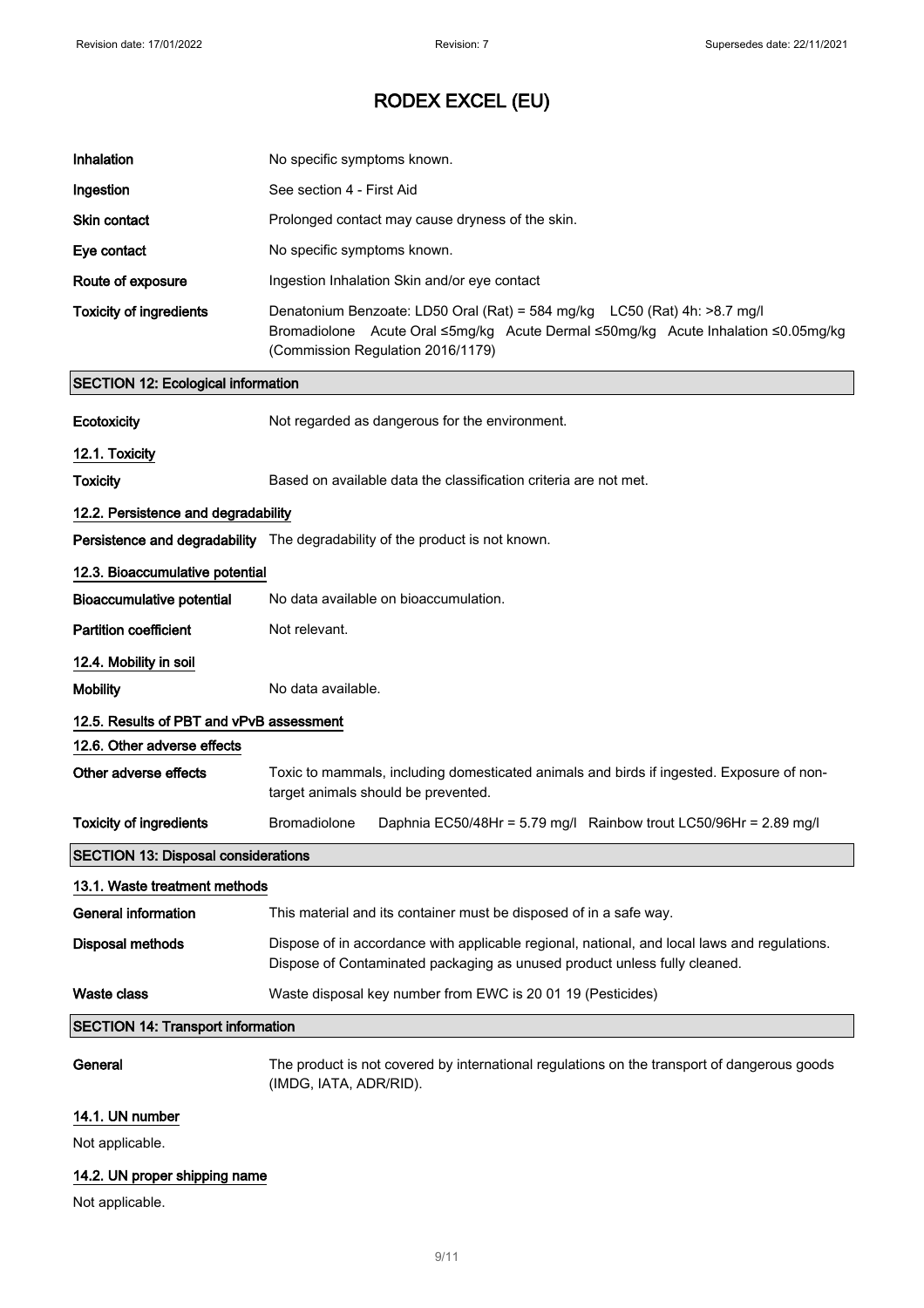### 14.3. Transport hazard class(es)

No transport warning sign required.

### 14.4. Packing group

Not applicable.

#### 14.5. Environmental hazards

Environmentally hazardous substance/marine pollutant No.

#### 14.6. Special precautions for user

Not applicable.

#### 14.7. Transport in bulk according to Annex II of MARPOL and the IBC Code

Transport in bulk according to Not applicable. Annex II of MARPOL 73/78 and the IBC Code

SECTION 15: Regulatory information

| 15.1. Safety, health and environmental regulations/legislation specific for the substance or mixture |                                                                                         |
|------------------------------------------------------------------------------------------------------|-----------------------------------------------------------------------------------------|
| <b>National regulations</b>                                                                          | Authorisation number: IE/BPA 70582                                                      |
|                                                                                                      | Health and Safety at Work etc. Act 1974 (as amended).                                   |
|                                                                                                      | EH40/2005 Workplace exposure limits.                                                    |
|                                                                                                      | The Carriage of Dangerous Goods and Use of Transportable Pressure Equipment             |
|                                                                                                      | Regulations 2009 (SI 2009 No. 1348) (as amended) ["CDG 2009"].                          |
| EU legislation                                                                                       | Regulation (EC) No 1907/2006 of the European Parliament and of the Council of 18        |
|                                                                                                      | December 2006 concerning the Registration, Evaluation, Authorisation and Restriction of |
|                                                                                                      | Chemicals (REACH) (as amended).                                                         |
|                                                                                                      | Commission Regulation (EU) No 2015/830 of 28 May 2015.                                  |
|                                                                                                      | Regulation (EC) No 1272/2008 of the European Parliament and of the Council of 16        |
|                                                                                                      | December 2008 on classification, labelling and packaging of substances and mixtures (as |
|                                                                                                      | amended).                                                                               |

#### 15.2. Chemical safety assessment

No chemical safety assessment has been carried out.

#### Inventories

#### EU - EINECS/ELINCS

None of the ingredients are listed or exempt.

SECTION 16: Other information